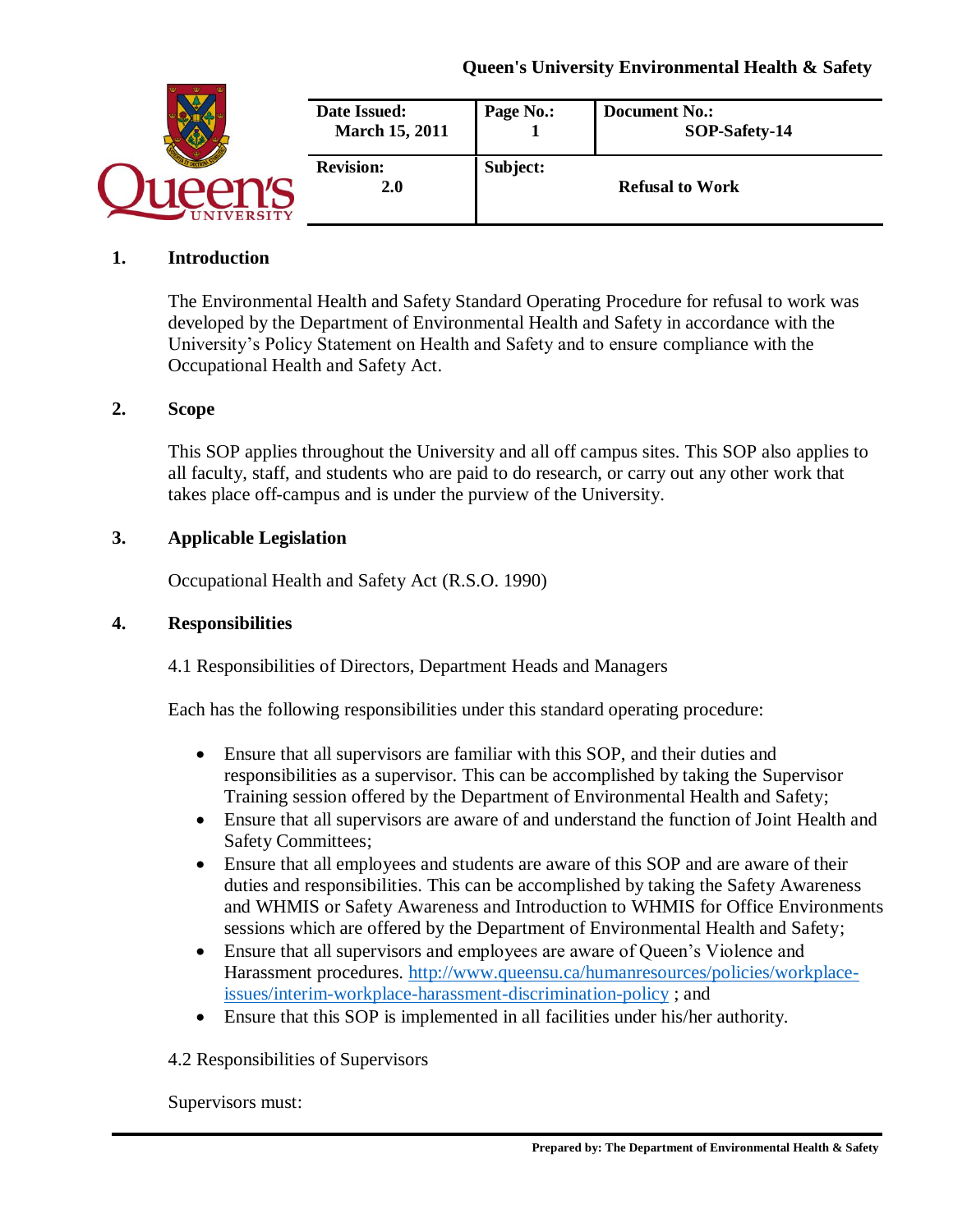

- Be knowledgeable about the hazards in their area;
- Be knowledgeable about the Queen's Violence and Harassment procedures. [http://www.queensu.ca/humanresources/policies/workplace-issues/interim-workplace](http://www.queensu.ca/humanresources/policies/workplace-issues/interim-workplace-harassment-discrimination-policy)[harassment-discrimination-policy](http://www.queensu.ca/humanresources/policies/workplace-issues/interim-workplace-harassment-discrimination-policy) ;
- Be knowledgeable about the Refuse to Work process and;
- Ensure that all staff and students are aware of all hazards present and have been informed of their rights and duties under the Occupational Health and Safety Act.

4.3 Responsibilities of Faculty, Staff and Students (who are paid)

Faculty, Staff and Students who are paid must:

- Work in a manner that will not jeopardize the health and safety of themselves or other employees;
- Report known hazards to their supervisors;
- If initiating a work refusal, report the reason to their supervisor and remain in a safe place.

## **5 Refusal to Work Process**

An employee may refuse to work where he or she has reason to believe that:

- Any equipment, machine or device the worker is to use or operate is likely to endanger him/herself or another worker;
- The physical condition of the workplace or the part thereof in which he or she works or is to work is likely to endanger himself or herself;
- Workplace violence is likely to endanger himself or herself; or
- Any equipment, machine, device or thing he or she is to use or operate or the physical condition of the workplace or the part thereof in which he or she works or is to work is in contravention to this Act or the regulations and such contravention is likely to endanger himself, herself or another worker.

The employee shall promptly report the circumstances of the work refusal to his/her supervisor.

The supervisor shall immediately notify the Department of Environmental Health and Safety to initiate an investigation in the presence of the employee, a member of the Department of the Environmental Health and Safety and:

- A worker member of the Joint Health and Safety Committee or;
- A worker who because of knowledge, experience and training is selected by the workers to represent them.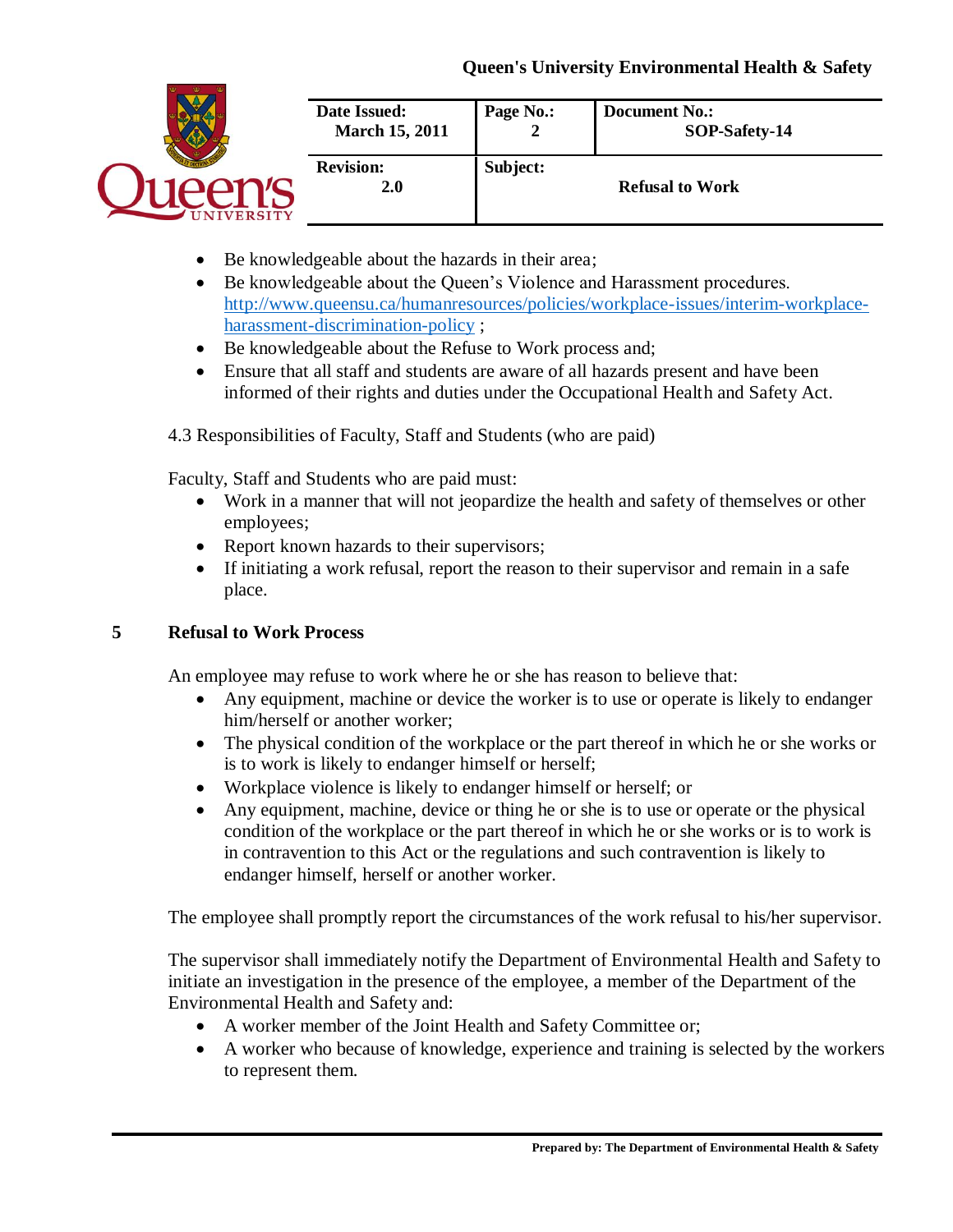| <b>JIVERSITY</b> | Date Issued:<br><b>March 15, 2011</b> | Page No.:<br><b>.</b> | <b>Document No.:</b><br>SOP-Safety-14 |
|------------------|---------------------------------------|-----------------------|---------------------------------------|
|                  | <b>Revision:</b><br><b>2.0</b>        | Subject:              | <b>Refusal to Work</b>                |

The supervisor must have the employee complete Section A of the Work Refusal Report found at the end of this SOP. The supervisor must then complete Section B. The worker member of the Joint Health and Safety Committee must then complete Section C.

The employee shall remain in a safe place near his/her work station until the investigation is completed.

Following the investigation, if the employee still has reason to believe that he/she or another employee is still endangered they may continue to refuse to work.

If the employee continues to refuse to work, the Department of Environmental Health and Safety shall contact the Ministry to Labour.

An inspector from the Ministry of Labour shall investigate the refusal to work in consultation with the employee, a member of the Department of Environmental Health and Safety and:

- A worker member of the Joint Health and Safety Committee or;
- A worker who because of knowledge, experience and training is selected by the workers to represent them.

After the investigation the inspector shall decide whether the machine, device, the potential for violence or workplace is likely to endanger the employee or another person.

The inspector shall give his/her decision in writing as soon as practical.

Pending the investigation and inspector's decision, the employee shall remain at a safe place near his/her work station during the employee's normal working hours unless the department assigns reasonable alternative work.

Pending the investigation and inspector's decision an employee who has instigated a refusal to work may not be:

- Dismissed or threatened with dismissal;
- Disciplined, suspended or threatened with dismissal or suspension;
- Penalized in any way; or
- Intimidated or coerced.

## Revision History

1.0 March 9, 2009 – Initial release 2.0 March 15, 2011 – General revision of text and addition of violence provisions